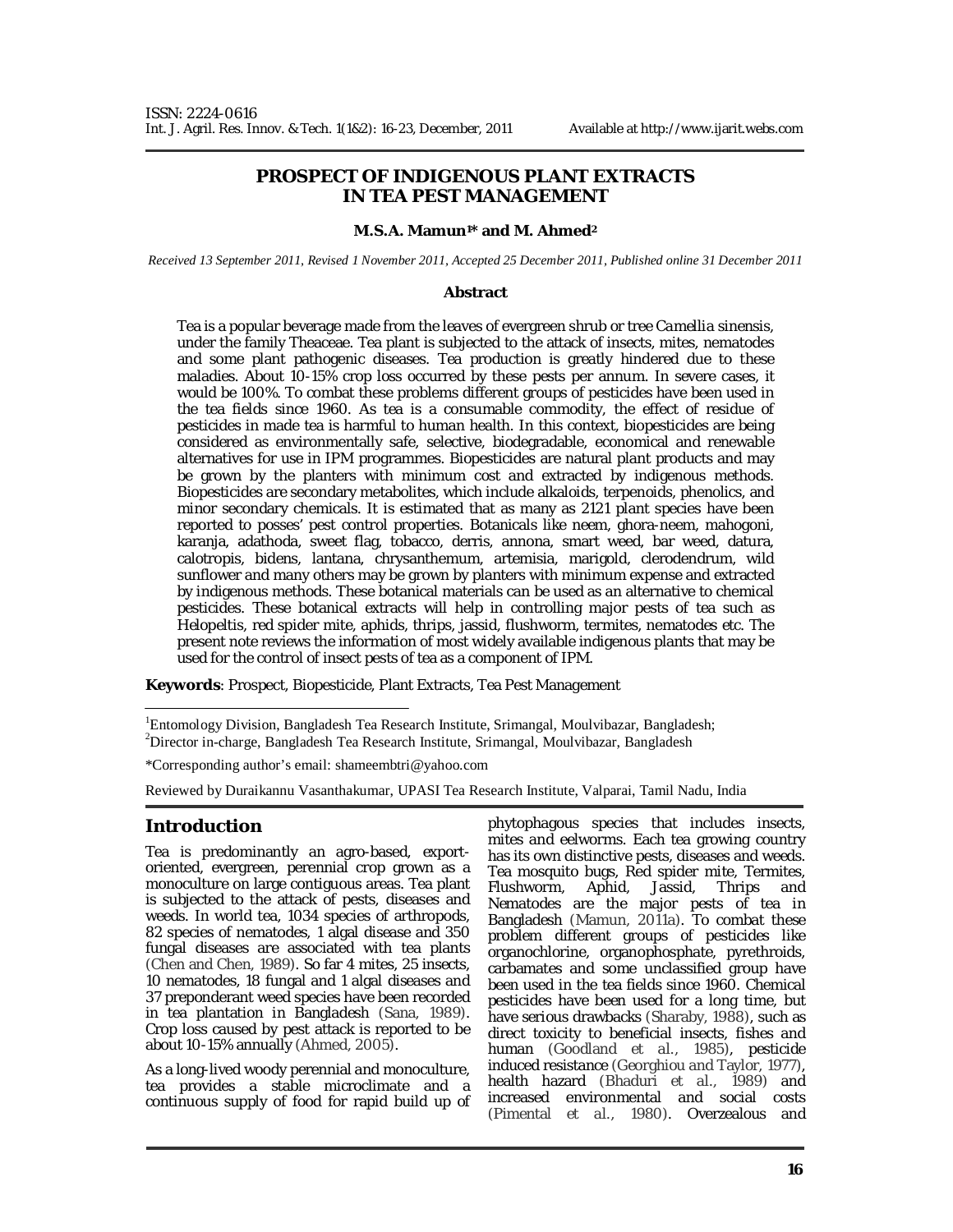indiscriminate use of many synthetic pesticides during recent decades in the control of plant pests has resulted in a number of environmental and toxicological problems. Reducing the release of synthetic chemicals into the environment requires that alternative sources of chemicals are developed that can be used safely in the management of plant pests. Looking back into the early records of tea pest control history, natural product e.g. tobacco extract, liquid cowdung, muddy water and lime sulphur were the principal materials for pest control. With no other exception in other tea growing countries, in Bangladesh also chemical control has been a dominating feature in pest control in tea and passed through three generation of pesticides. Besides these three generation of pesticides, a fourth generation is in the process which consists of bio-pesticides like neem or other indigenous plant extracts, *Bacillus thuringiensis* etc.

As tea is a consumable commodity, the effect of residue of pesticides in made tea is harmful to human health. Heavy reliance on pesticides has not worked well in terms of integrated pest management (IPM) of insect pests. It is essential to find out some eco-friendly alternative methods for tea pest management. In many countries, efforts are being made to minimize the use of harmful insecticides through the use of indigenous plant products, implementation of IPM approaches, use of bio-degradable products (Khattach and Hameed, 1986) and applying insect growth regulators (Metcalf, 1975). In this context, biopesticides are being considered as environmentally safe, selective, biodegradable, economical and renewable alternatives for use in IPM programme (Mamun, 2011c). Plant scientists and agriculturists now devote significant attention to discovery and further development and formulation of novel plant products with antimicrobial activity. Instead, tea entomologists have focused their attention to develop environmentally safe, long-lasting and effective biocontrol methods for the management of insect pests of tea. Interestingly, extracts of certain plants contain alkaloids, tannins, quinones, coumarins, phenolic compounds and phytoalexins, which are known for pesticidal activity. Recently, various plant extracts and plant parts have been reported to have insecticidal properties (Mahmood *et al.*, 1984). Some plant extracts posseses significant oviposition difference or antifeedant or toxic effects on selected tea pests (Hazarika *et al.,* 2008). This article is the first to bring together relevant aspects of the basic and applied sciences of natural pesticides and discussed modern trends in the use of natural products in tea pest management.

# **Indigenous plant extracts in tea pest management**

Botanical antimicrobials derived from plants are currently recognised as biodegradable, systemic, eco-friendly and non-toxic to mammals and are thus considered safe. Their modes of action against pests are diverse. Natural compounds are well suited to organic food production in industrialised countries and can play greater roles in the protection of food crops in developing countries. Some plant based antimicrobials (e.g. neem products, pyrethroids and essential oils) are already used to manage pest populations on a large scale.

Botanical products are environmentally safe, less hazardous, economic and easily available. Biopesticides are natural plant products that belong to the so called secondary metabolites, which include alkaloids, terpenoids, phenolics, and minor secondary chemicals. Plants are rich source of bioactive organic chemicals. It is estimated that the plants may contain as many as 4000,000 secondary metabolites (Mamun, 2011b). Certain products derived from plant are uses for tea pest control. As many as 2121 plant species have been reported to posses' pest control properties (Jacobson, 1989); 25 of these plants species posses the characteristics required for an ideal botanical insecticide and are therefore more promising for use in organic pest control programmes (Radhakrishnan, 2005). The anti-pest plants documented included, *Capsicum frutescens, Tagetes* spp, *Nicotiana tabacum, Cypressus* spp.*, Tephrosia vogelii, Azadirachta indica, Musa* spp, *Moringa oleifera, Tithonia diversifolia, Lantana camara, Phytollacca dodecandra, Vernonia amygdalina, Aloe* spp.*, Eucalyptus* spp.*, Cannabis sativa, Cofea* species and *Carica papaya* (Mugisha-Kamatenesi *et al.*, 2008). Botanical pesticides are extracted from various plant parts (leaves, stems, seeds, roots, bulbs, rhizomes, unripe fruits and flower heads etc.) of different plant species. Botanical pesticides are hailed for having a broad spectrum of activity, being easy to process and use, having a short residual activity and for not accumulating in the environment or in fatty tissues of warm blooded animals, (Philip and Robert, 1998). Some plants have been scientifically tested and have been found to have good pesticidal properties. Botanicals like Bonkalmi, Bazna, Bishkatali, Datura, Durba, Eucalyptus, Ghora-neem, Hijal, Karanja, Mahogoni, Marigold, Neem, Nishinda, Pithraj, and many others may be grown by farmers with minimum expense and extracted by indigenous methods (Mamun *et al.*, 2009). These botanical materials can be used as an alternative to chemical pesticides. It will help in controlling major pests of tea such as *Helopeltis,* Red spider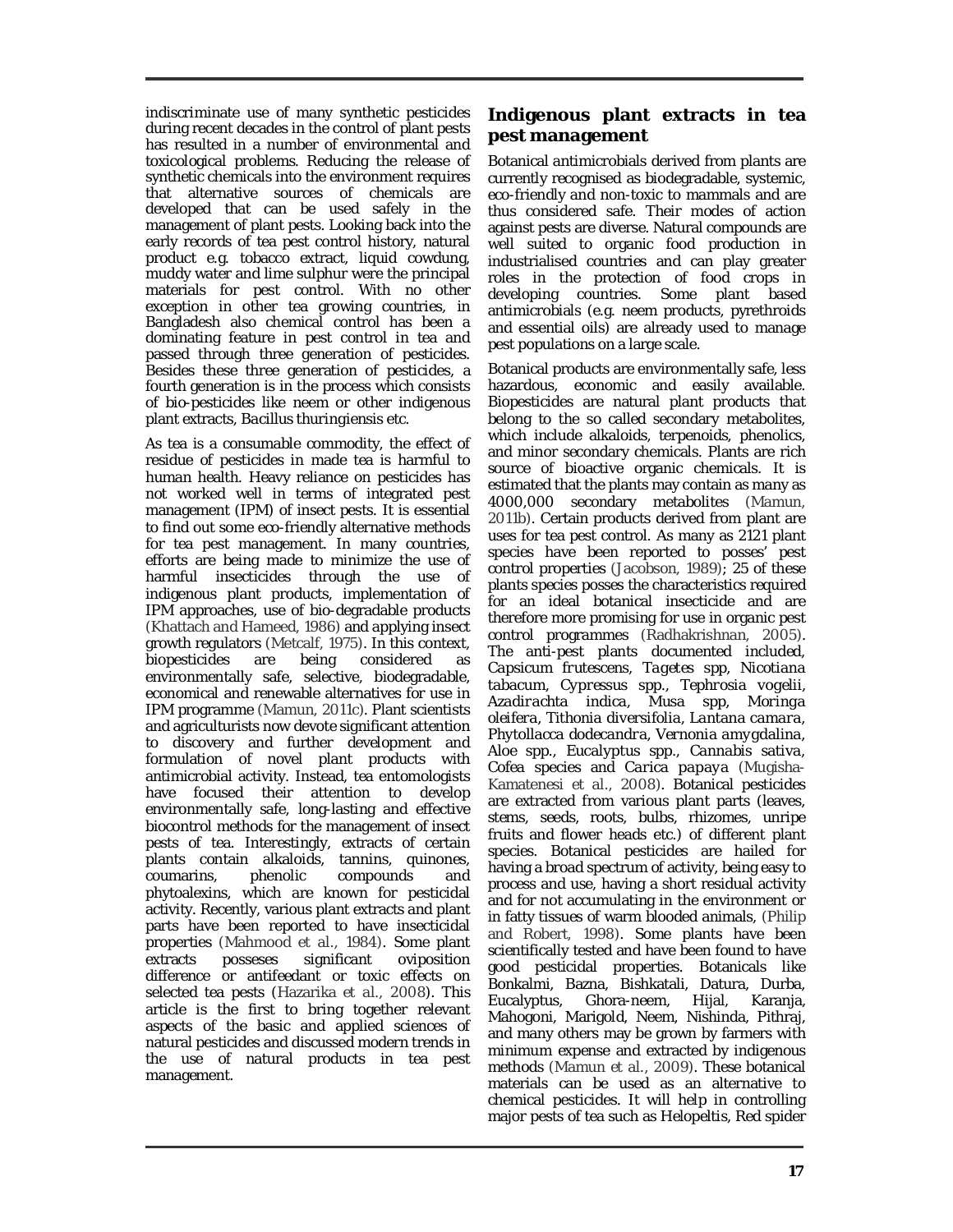mite, Thrips, Flushworm, Termites, Nematodes etc. The following potential indigenous plants may be used as biopesticides for the control of insect pests of tea.

**Neem** (*Azadirachta indica*): Neem has emerged as the single most important source of botanical insecticides having a wide control of numerous insects, mites, fungi, nematodes and viral diseases. Neem is a natural source of eco-friendly insecticides, pesticides and agrochemicals (Brahmachari, 2004). Neem products have no ill effects, on humans and animals and have no residual effect on agricultural produced.<br>Azadirachtin, an oxygenated triterpenoid. an oxygenated triterpenoid, obtained from the seed kernels of the neem tree, *Azadirachta indica* is very effective against pink and purple mites and certain leaf folding caterpillars. About 100 proto-limonoids, limonoids, tetranor-triterpenoids, pentanoortripenoids, hexanor-tripenoids and some nonterpenoids have been isolated from various parts of neem tree and still more are being isolated. These compounds and neem extracts exhibits almost every type of biological activity conceivable against a wide range of insects. More than 400 species of insects have been reported to be affected by neem compounds (Schmutterer and Singh, 1995). Neem exhibits antifungal activity also. Neem leaves and seeds contain azadirachtin, miliantriol etc. having insecticidal properties. These constituents are more in seeds than in other parts of the plant. Now neem is being used in different formulations such as neem seed kernels extracts (NSKE), neem decoction, neem oil, neem cake etc. for the control of pests. Aqueous plant extract of *A. indica* exhibited significant effect on feeding to tea mosquito bug (Sarmah and Bhola, 2008). So, neem can be used for the control of *Helopeltis,* Red spider mites, Thrips, Flushworm, Scales, Termites, Looper caterpillar and Nematodes etc. About 25 kg neem seeds are required to spray in one hectare area of tea plantation. The spray solution now at 5% concentration can be used as a spray to repel the insect pests if any (Mamun, 2008). To spread the spray solution uniformly over the leaves, an emulsifier has to be used. The locally available and cheapest emulsifier is the soap powder. About 50 to 60 gm of the soap powder which will be about 15 to 20 teaspoons has to be thoroughly mixed in the knapsack sprayer. This solution can also be used for a prophylactic application before the onset of pest attack. The extract should be used within a day after making in to a formulation to prevent degradation of the active ingredients. For enhancing the effectiveness, the spray should wet the whole plant. Even the lower side of the leaves has to be smeared with the spray as many insects and mites lay egg on the ventral side of the leaves. The extract should be used at least 2-3

times at an interval of 10 to 15 days. Neem cake can be used  $@$  50g per pit before planting seedlings of tea for controlling nematodes. Application of neemcake @ 2kg/bush was found to be effective for the plants suffering from the attack of root knot nematodes, *Meloidogyne brevicauda* (Mamun and Iyengar, 2010).

**Ghora-neem** (*Melia azedarach*): The plant is also useful for tea pest management. *Melia azedarach* is reported to be the potential source of azadirachtin and salanin that have high insecticidal property. Several workers have reported the relative efficacy of oil cakes from *Melia azedarach* in reducing root knot nematode infestation in cowpeas (Radhakrishnan, 2005). The seed contains terpenes (mono and sesqueterpenes) and lactones act as nematicides. So, it could be incorporated in biopesticides for the control of nematodes in tea. The seed extract shows some antifeedant activity against *Helopeltis.* 

**Mahogoni** (*Swietenia mahagoni*): The seeds of the Mahogoni plant are very toxic to the insect pests and diseases. So, the seed kernels should be crushed and mixed with water to prepare the extracts. The extracts are very effective for the control of *Helopeltis,* Red spider mites in tea (Mamun and Ahmed, 2011).

**Karanja** (*Pongamia pinnata*): The seeds of karanja are also lethal to the insect pests. The seed extracts of this plant will be very effective to control *Helopeltis,* Red spider mites and other minor insects of tea. The aqueous seed extract at 10% of karanja reduce the infestation of *Helopeltis* (43.33%) in tea (Deka *et al.*, 2000). Oilcakes of *P. pinnata* reduce the infestation of root knot nematodes.

**Exodus** (*Sophora flavescens*): A formulation called Exodus containing extracts of a leguminous plant *Sophora flavescens* has been proved very effective against red spider mites in tea (Muarleedharan, 2005).

**Adathoda** (*Adathoda vasica*): The plants have some ovicidal and antifeedant properties against *Helopeltis* (Gurusubramanian *et al.*, 2008)*.* One kg of fresh leaves are finely pounded, mixed with six litres of water and allowed to soak for one day. Then the liquid is filtered and a suitable sticker such as soap is added. Applications are best done in the evening time after sunset. This will effectively control mites in tea. This should be applied daily for three consecutive days. The mode of action is antifeedant, insecticidal and acaricidal.

**Sweet flag** *(Acorus calamus)*: Rhizomes of this plant contain calamus, which has insecticidal properties. Saponins and tannins are the main active principles. Pest control formulations are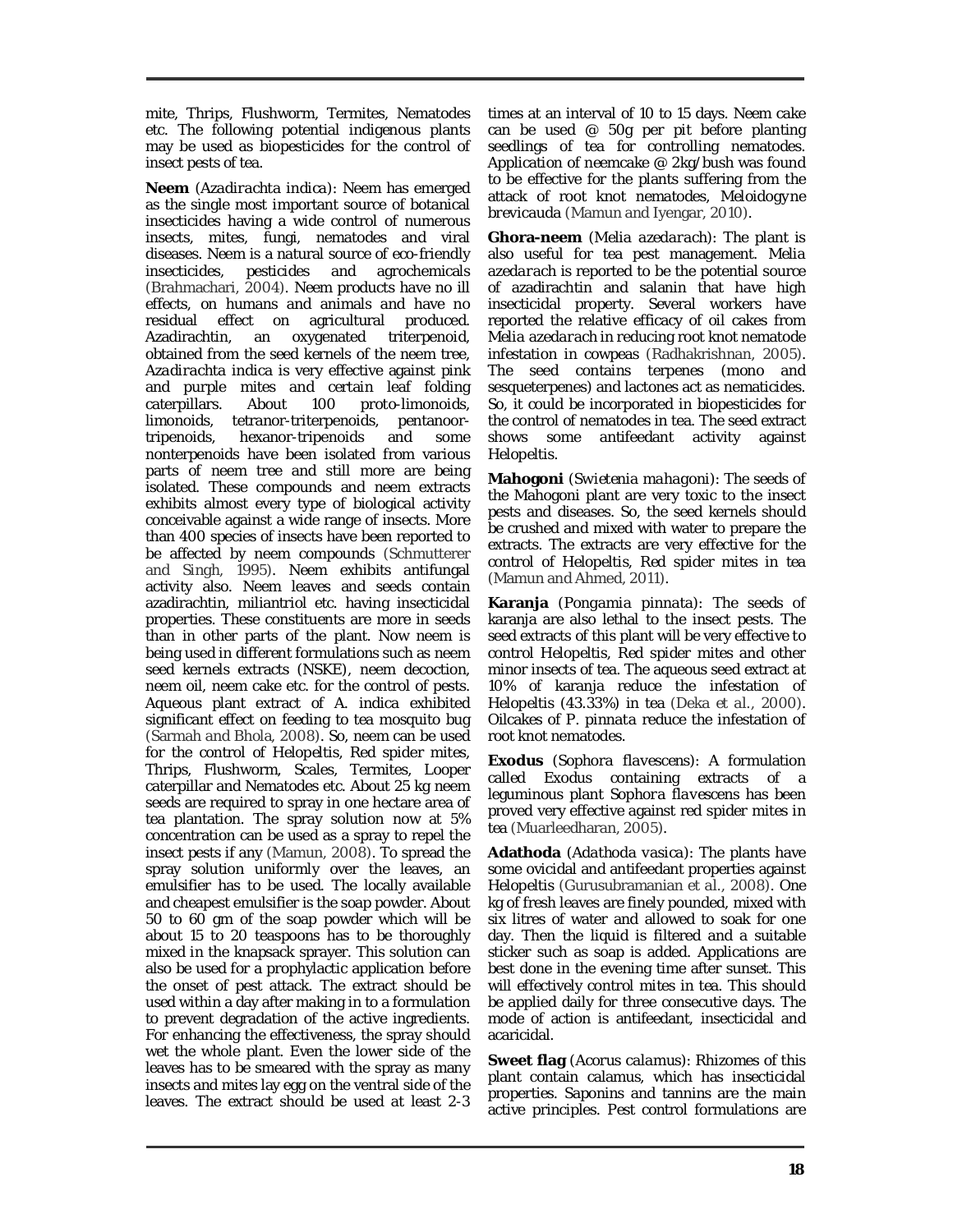obtained by drying and powdering the rhizomes and making an aqueous extracts. It reduces the infestation of red spider mites (60-88%) and kills eggs (33-70%) of the red spider mite in tea (Gurusubramanian *et al.*, 2008).

**Tobacco** (*Nicotiana tabacum*): Nicotine was known since long as the poisonous material of tobacco. It is a quick acting insecticide. Nicotine is an alkaloid and it disappears quickly after application, hence it is used as nicotine sulphate for insect control. Nicotine sulphate is available in 40% liquid form. It can be diluted with water and mixed with soap and spray on plants. For preparing the tobacco solutions, 400g small pieces tobacco are to be cut and soaked in four litre of water for one day. Collect the clean liquid and add soft soap  $\overline{\textcircled{\circ}}$  1ml per liter. This concentrated decoction may be diluted with water and used for spraying against thrips, scales, aphids, looper caterpillars etc.

**Rotenone** (*Derris elliptica*): The roots of *Derris elliptica* a leguminous plant containing 4-11% rotenone can be used by drying and powdering or by mixing with water. The spray liquid should contain 0.002% to 0.004% active ingredient. It is useful against sucking pests, caterpillars and some beetles. It acts as a contact and stomach poison. One hectare of *Derris* yields about 1.5 litres of roots with 5% rotenone content, enough active ingredients to treat 500 to 700 ha of tea plantation.

**Annona** (*Annona squamosa*): The leaves and seeds of this plant contain lanolin and anonaine having insecticidal properties. The seeds are to be dried, powdered and made into a solution by mixing with water or alcohol for application. It is useful against stem borer, sucking pests, scale insects etc. The aqueous leaf extract of annona has antifeedant activity (66-82%) against *Helopeltis* (Gurusubramanian *et al.*, 2008)*.*

**Smart weed** (*Polygonum hydropiper*): Leaves and succulent stems of the plant collected, dried, powdered and soaked for 24 hours for extract preparation. 10% concentrations of aqueous extract of *Polygonum hydropiper* reduce 60-80% red spider mite with antifeedant and ovicidal properties (Gurusubramanian *et al.*, 2008). It also reduces *Helopeltis* to a desirable level.

**Drumstick** *(Moringa oleifera)*: Drumstick is also a valuable bio-pesticidal plant. Drumstick seeds can be powdered and mixed with stored pulses to repel the beetles and weevils attacking the grains. Also an aqueous extract of the tree's bark is a very powerful repellent.

**Albizzia** *(Albizzia procera)*: The crude extracts of the seeds of *A. procera* are very effective against coleopteran insects like beetles and weevils.

**Bidens** *(Bidens pilosa)*: One tea cup of mature seeds is poured into a container with water and boiled for 10 minutes. After cooling down, one litre of water and small piece of soap is added. The whole plants also be pounded and soaked into two litres of water overnight. The solution may be added with small pieces of soap and sprayed. The solution acts as insecticide for the control of aphids, cutworms and termites in tea.

**Bur weed** *(Xanthium strumarium)*: *Xanthium* is a weed having insecticidal and miticidal properties. It has good repellent (84-100%), ovicidal (47-60%), antifeedant (27-63%) against *Helopeltis* (Sarmah and Bhola, 2008)*.* 5-10% concentrations of aqueous extract of this plant also reduce the red spider mites (60-80%) in tea (Sarmah *et al.,* 2009). It also has good ovicidal activity (44-87%) of red spider mite (Gurusubramanian *et al.*, 2008).

**Datura** (*Datura metel*): Datura is one of the toxic plants and can be used as insecticide for the control of Tea mosquito bug, thrips, jassids, aphids etc (Mamun and Ahmed, 2011). 500g of leaves and 500g of pods of Datura plants are powdered and soaked in 15 litres of water for 24 hours.

**Calotropis** *(Calotropis gigantea)*: The plant extracts is very effective against soil pest like termites (Radhakrishnan, 2005). Ten kg plant materials is soaked in water for at least 24 hours, and then filtered. This liquid is poured on termite infested soil. This spray effectively controls the pests within three days.

**Castor bean** *(Ricinus communis)*: Oilcakes of *Ricinus communis* is known to have nematicidal properties (Radhakrishnan, 2005). 500g of shelled seeds or 750g of unshelled seeds of castor can be crushed. The crushed seeds should be heated in two litres of water for 10 minutes. A bit of soap and two table spoon of kerosene is added. Then the solution is filtered and then 10 more litre of water is added.

**Coriander** *(Coriandrum sativum)*: 200g of crushed seeds are boiled for 10 minutes in one litre of water, filtered, and diluted @ 1:2 with hot water. This will act as a repellent against spider mites in tea (Radhakrishnan, 2005).

**Lantana** *(Lantana camara)*: The lantana plants containing the flavanoids, triterpenoids and alkaloids such as lantanine are the substance having insecticidal action. Cut 5 kg of lantana leaves, flowers and fruits into small pieces and partially crush to control root grubs and termites. The leaves and flowers after drying can be extracted with water and used to control many in insects including *Helopeltis,* aphids (Mamun and Ahmed, 2011). The leaf extract of the plant has excellent acaricidal activity (23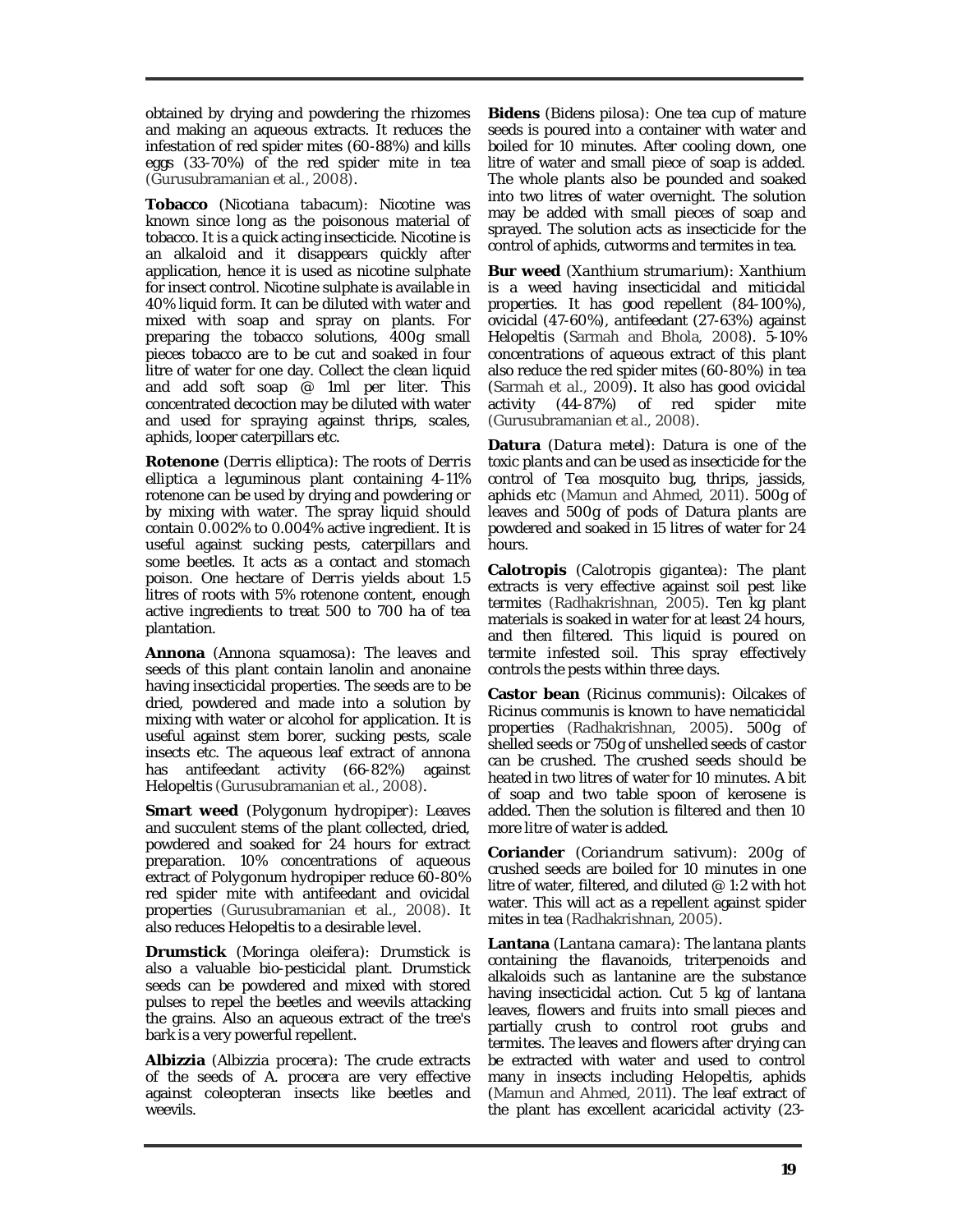95%) against red spider mite in tea (Gurusubramanian *et al.*, 2008).

**Chrysanthemum** *(Chrysanthemum cinerariafolium)*: It is extracted from the dried flowers of *Chrysanthemum.* Pyrethrum or natural pyrethroid is a mixture of six different substances. The main active principle is the alkaloid stachydrine. It has the ability to paralyse the pests on contact. Pyrethrum can be effectively used to control sucking pests like Tea mosquito bugs, thrips, aphids, scale insects etc.

**Artemisia** *(Artemisia vulgaris)*: The plant has excellent antifeedant properties (60-78%)<br>(Gurusubramanian et al., 2008). Collect et al., 2008). Collect *Artemisia vulgaris* plant before flowering and cut the leaves and stems into small pieces. Take one kg of cut leaves and stems in a bucket, pour 10 litres of water and keep for 16-24 hours. Then filtered the liquid and sprayed against common insect pests of tea. 10% concentration of aqueous extract of *Artemisia vulgaris* reduces the red spider mites in tea.

**Aegle** *(Aegle marmelos)*: Take 20-25 fruits of *Aegle marmelos* and boil in 10 litres of water to take the extracts. Then add 1 kg of turmeric powder and keep it for 12 hours. From the extract, take 1 litre of solution dilute with 10 litres of water and spray over the entire plants to control thrips.

**Marigold** (*Tagetes erecta*): Two kg of marigold flowers may be crushed and made into a paste by adding 5-10 litres of water. Then add 5 litres of water and mix the paste. This solution may be mixed with 200 litres of water and sprayed on the plants.

**Clerodendrum** (*Clerodendrum inerme*): *Clerodendron inerme* Linn. is the common name of Ghetu, a common herb of verbenaceae family. The plant also possesses repellent properties. *Clerodendrum* the most important weed species surrounding tea plantation having both insecticidal and miticidal values. The aqueous extracts at 10% of *Clerodendrum* reduce the infestation of *Helopeltis* in percent of 49.45 (Deka, *et al.*, 2000). Aqueous extract of *Clerodendrum inerme* gave excellent result in reducing red spider mite (23-100%) populations as well as *Helopeltis* (32-60%) in tea (Gurusubramanian *et al.*, 2008).

**Wild sunflower** (*Helianthus* sp.): 2-10% concentrations of the aqueous extract of *Helianthus* sp. reduce the red spider mites (60- 100%) within three days. To prepare the solution, boil 2 kg of leaves of *Helianthus* in 10 litres of water. Dilute one litre of this solution in 10 litres of water.

Besides, the herbal mixture of certain plant is very effective against all kinds of insects, mites, diseases in sustainable tea pest management. The mixture can be made by the following simple procedure. About 500g of dried tobacco leaves, one kg of neem seed kernel, 500g lime powder, 500g *Datura* leaves and 500g pods and seeds of olender (*Nerium oleander*) are powdered and mixed together, then soaked in 15 litres of water for 15 days. On alternate days, the mixture needs to be stirred with stick. After 15 days 1 litre of the filtrate is mixed in 15 litres of water and sprayed on the crop. It is enough for 2.5 ha and is meant to keep away all kinds of pests.

## **General procedure of indigenous plant extracts**

### **Collection and processing of plant materials**

Fresh leaves and seeds of indigenous plants are collected from the surrounding of tea plantation areas. After bringing them to the laboratory, they are washed in running water. Firstly the plant materials are kept in shade for air-drying and then they are dried in the oven at 60°C to gain constant weight.

### **Preparation of plant dust**

Dusts are prepared by pulverizing the dried leaves and seeds with the help of a grinder. Then the dusts are passed through a 25-mesh diameter sieve to obtain fine and uniform dust. The dust is preserved in airtight condition in polythene bags till their use in extract preparation.

### **Preparation of plant extracts**

The prepared leaf and seed dusts are used for preparation of plant extract. Ten gram of each category dust are taken in a 500 ml beaker and separately mixed with 100 ml of different solvents (acetone, methanol and distilled water). Then the mixture is stirred for 30 minutes by a magnetic stirrer (at 6000 rpm) and left to stand for next 24 hours. The mixture is then filtered through a fine cloth and again through filter paper (Whatman No.1). The filtered materials are taken into a round bottom flask and then condensed by evaporation of solvent in a water bath at 80°C, 55°C and 45°C temperature for water, methanol and acetone extracts, respectively. Evaporation is done to make the volume 10 ml. Stock solutions of plant extracts are prepared separately by diluting the condensed extracts with respective solvents (acetone, methanol and distilled water). Different concentrations as desired such as 5.0, 7.5, 10.0 and 12.5% etc. of each category of plant extract are prepared by dissolving the stock solutions in the respective solvent prior to use of them.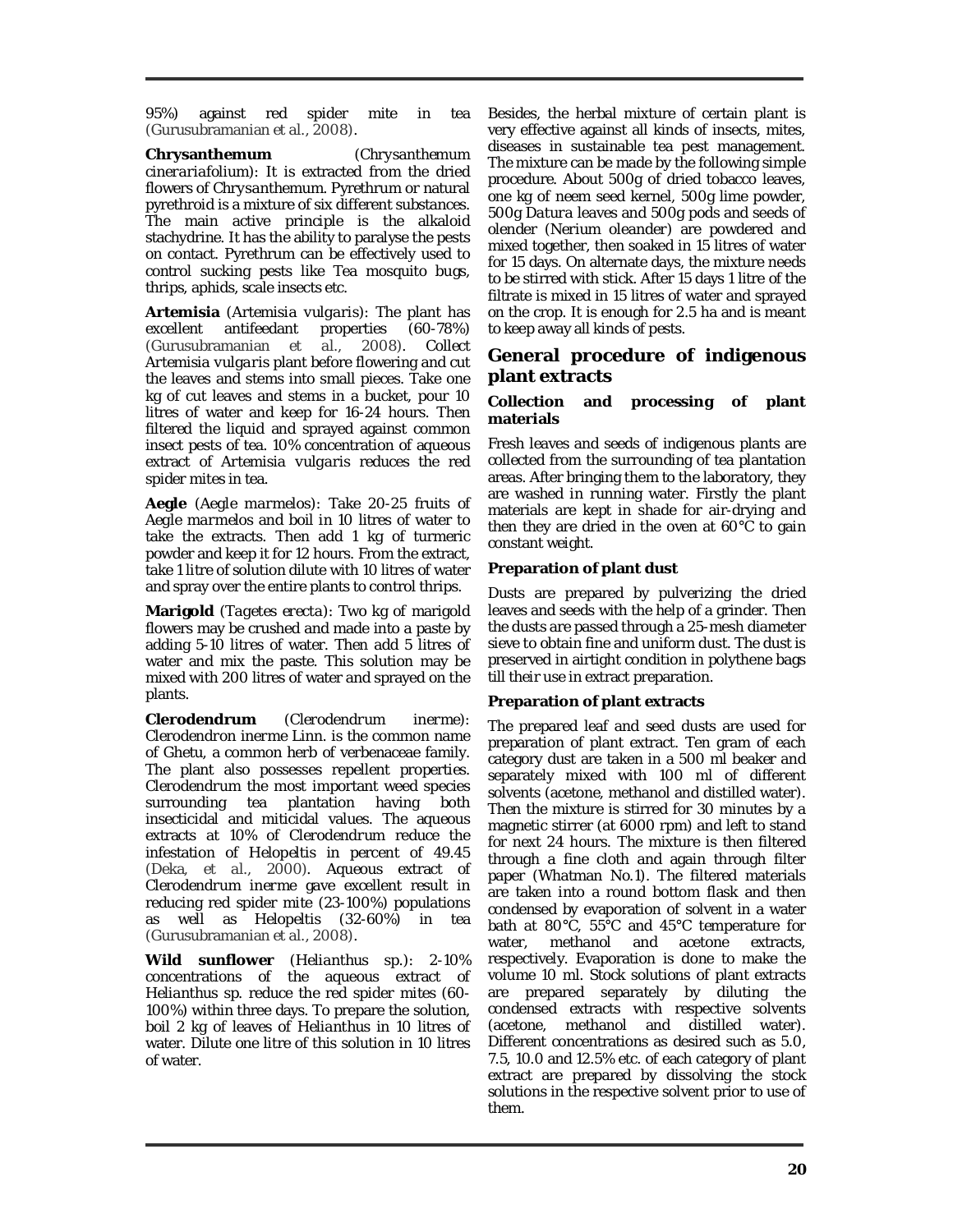

Fig.1. Some potential plants useful in tea pest management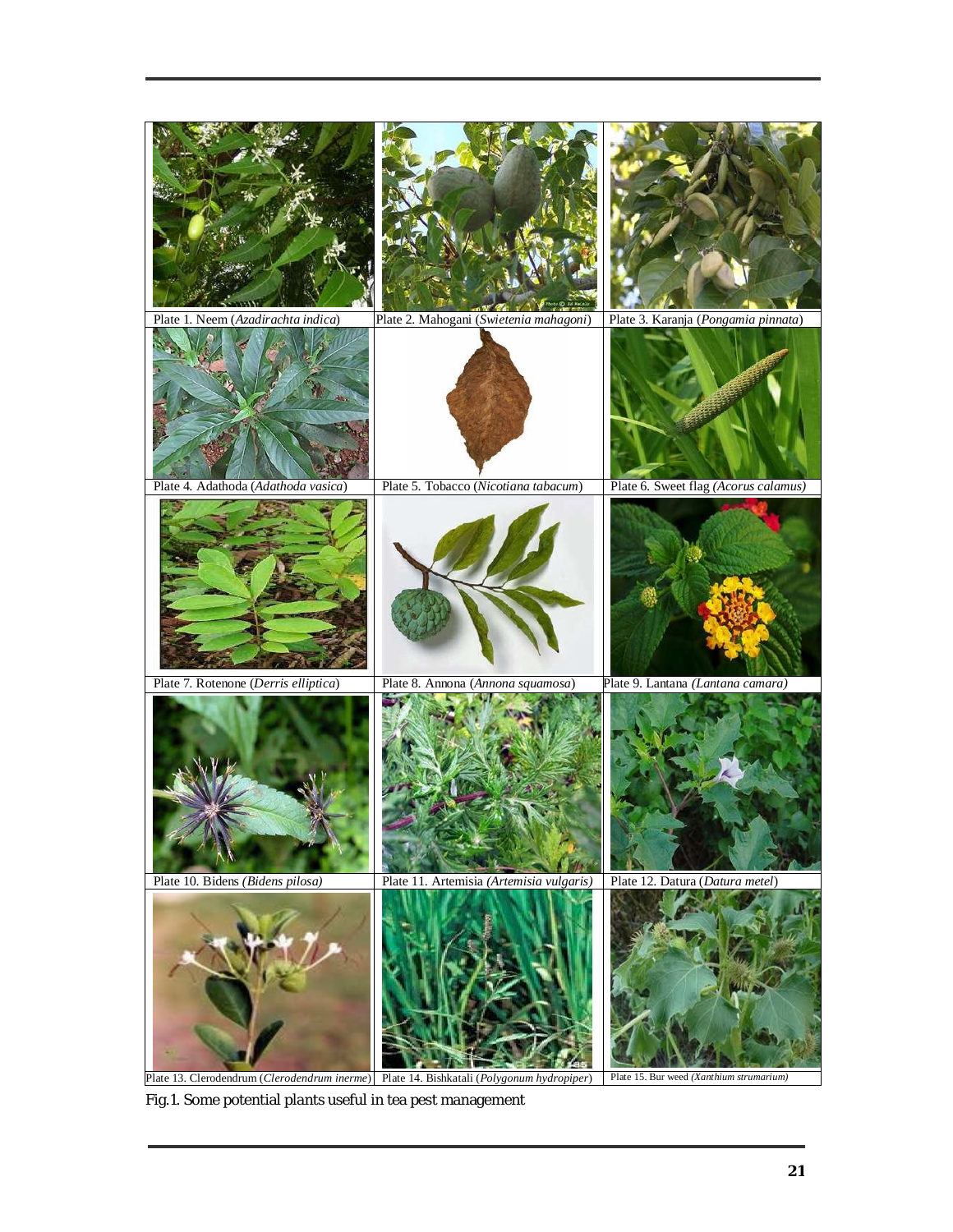The simple SOP for the preparation of indigenous plant extracts in general for tea pest management developed by Mamun (2011d) is given below.

### **Preparation of aqueous plant extracts**



# **Conclusion**

Tea is an important cash crop as well as exportable commodity. For sustainable tea cultivation, integrated pest management system is the vital component. Planters may use botanical pesticides to perceive to be as effective as the synthetic counterparts. It was also noted that the subsistence planters preferred using botanical pesticides rather than conventional ones mainly because of cost and availability. Traditional pest control methods, especially the use of indigenous pesticide plants if improved, offer a safer, low cost and more dependable method of field crops protection. However, it should not be assumed that because the botanical pesticides are naturally derived that they are safe to use and can be consumed by humans. It intends to carry out a biosafety assessments of the pesticide plants used in order to establish their mammalian and environmental safety. The plants that will be found to have proven effectiveness and safety will be studied further to find out how best they can be used to protect the environment from the increasing degradation. Then, issues of increasing degradation. Then, issues of propagation and cultivation as on-farm crop for

pest control as well as conservation will be looked at closely in order to enhance crop productivity and food security. The use of plant extracts should be incorporated in the IPM programme in tea. The indigenous plants are available surrounding the tea estates as well as throughout the country. Tea planters may use these plants for the management of pests of tea. It will help for producing pesticide free tea. This will be very helpful in minimizing the undesirable side effects of synthetic pesticides and ultimately environmental pollution will be minimized.

## **References**

- Ahmed, M. 2005. Tea Pest Management. Evergreen Printing and Packaging. Dhaka. p. 118.
- Bhaduri, N., Gupta, D.P. and Ram, S. 1989. Effect of vegetable oils on the ovipositional behaviour of *Callosobruchus chinensis* Fab. pp. 81-84. *In:* Proc. 2nd Int. Symp. on Bruchids and Legumes (ISBL-2). Okayama, Japan.
- Brahmachari, G. 2004. Neem-a omnipotent plant. A retrospection. *Chem. Biochem.,* 5: 408-421.
- Chen, Z.M. and Chen, X.F. 1989. An analysis of world tea pest fauna. *J. Tea Sci.,* 9: 13-22.
- Deka, M.K., Singh, K. and Handique, R. 2000. Field efficacy of different plant extracts in controlling tea mosquito bug, *Helopeltis theivora* Waterh. *J. Appl. Zool. Res.,* 11(1): 25-28.
- Georghiou, G.P. and Taylor, C.E. 1977. Pesticide resistance as an evolutionary phenomenon. *In*: Proc. 14th Int. Cong. Entomol. 759 p.
- Goodland, R., Watson, C. and Ledec, G. 1985. Biocides bring poisoning and pollution to 3rd world. The Bangladesh Observer, 16th and 17th January, 1995. p. 3.
- Gurusubramanian, G., Rahaman, A., Samrah, M., Roy, S. and Bora, S. 2008. Pesticide usage pattern in tea ecosystem, their retrospect and alternative measures. *J. Environ. Biol.,* 29(6): 813-826.
- Hazarika, L.K., Barua, N.C., Kalita, S. and Gogoi, N. 2008. In search of green pesticides for tea pest management: *Phlogocanthus thyrsiflorus* experience. In *Recent Trends in Insect Pest Management,* ed. S. Ignacimuthu, S. Jayraj. pp. 79-90. New Delhi, Elite Publication, 277 p.
- Jacobson, M. 1989. Botanical pesticides. Past, present and future. Insecticide of Plant Origin (*Eds.* J.T. Arnason, B.J.R. Phlogene and P. Morand). ACS Symposium Series. American Chemical Society, Washington DC., USA. 387: 1-10.
- Khattach, S.U. and Hameed, M. 1986. Control of pulse beetle, *Callosobruchus chinensis* L. by gamma radiation, irradiated as unmated adults. *Bangladesh J. Zool.,* 14(2): 167-169.